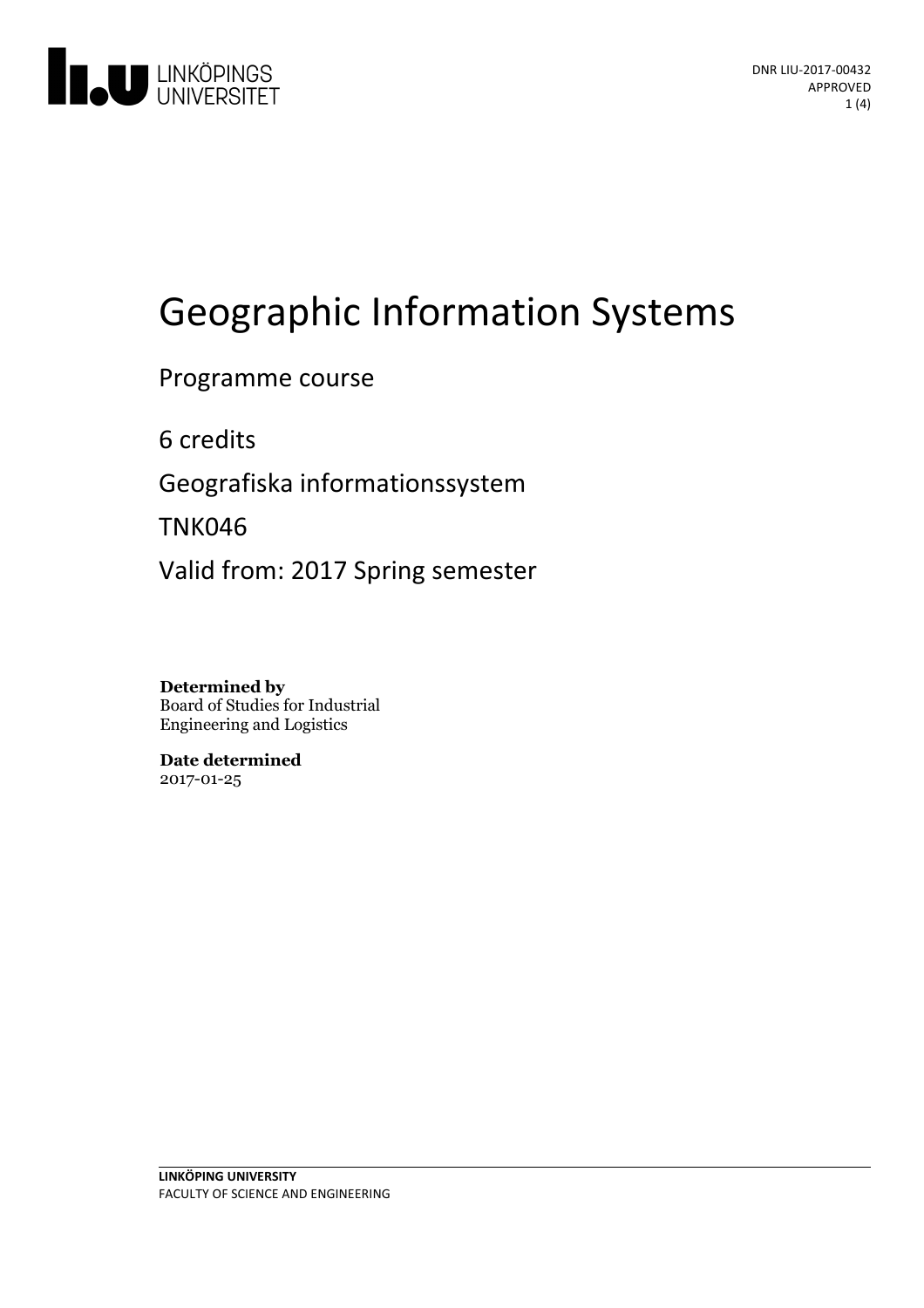## Main field of study

Transportation Systems Engineering

Course level

First cycle

## Advancement level

 $G_1X$ 

## Course offered for

- Communications, Transport and Infrastructure, M Sc in Engineering
- Civic Logistics, Bachelor´s Programme
- Civil Engineering, B Sc in Engineering

## Entry requirements

Note: Admission requirements for non-programme students usually also include admission requirements for the programme and threshold requirements for progression within the programme, or corresponding.

## Intended learning outcomes

The main purpose is to give basic theoretical and practical knowledge in geographic information systems (GIS).The course shall also give an introduction to database technology. After the course the student should

- understand the relational model and the query language SQL
- be familiar with the basic theory within geographic information science
- be familiar with several methods used for GIS-analyses
- be able to choose the right method to use for analysing different problems
- be able to work independently with GIS-software and to present results from GIS-analysis in a clear and well structured report

Course content<br>Data structures and modelling. Relational databases and query languages. especially SQL. Spatial data bases. Cartography. Data collection for GIS's. Spatial analysis. Applications related to traffic and transportation.

## Teaching and working methods

Lectures, lessons and laboratory work. The laboratory work is mandatory.

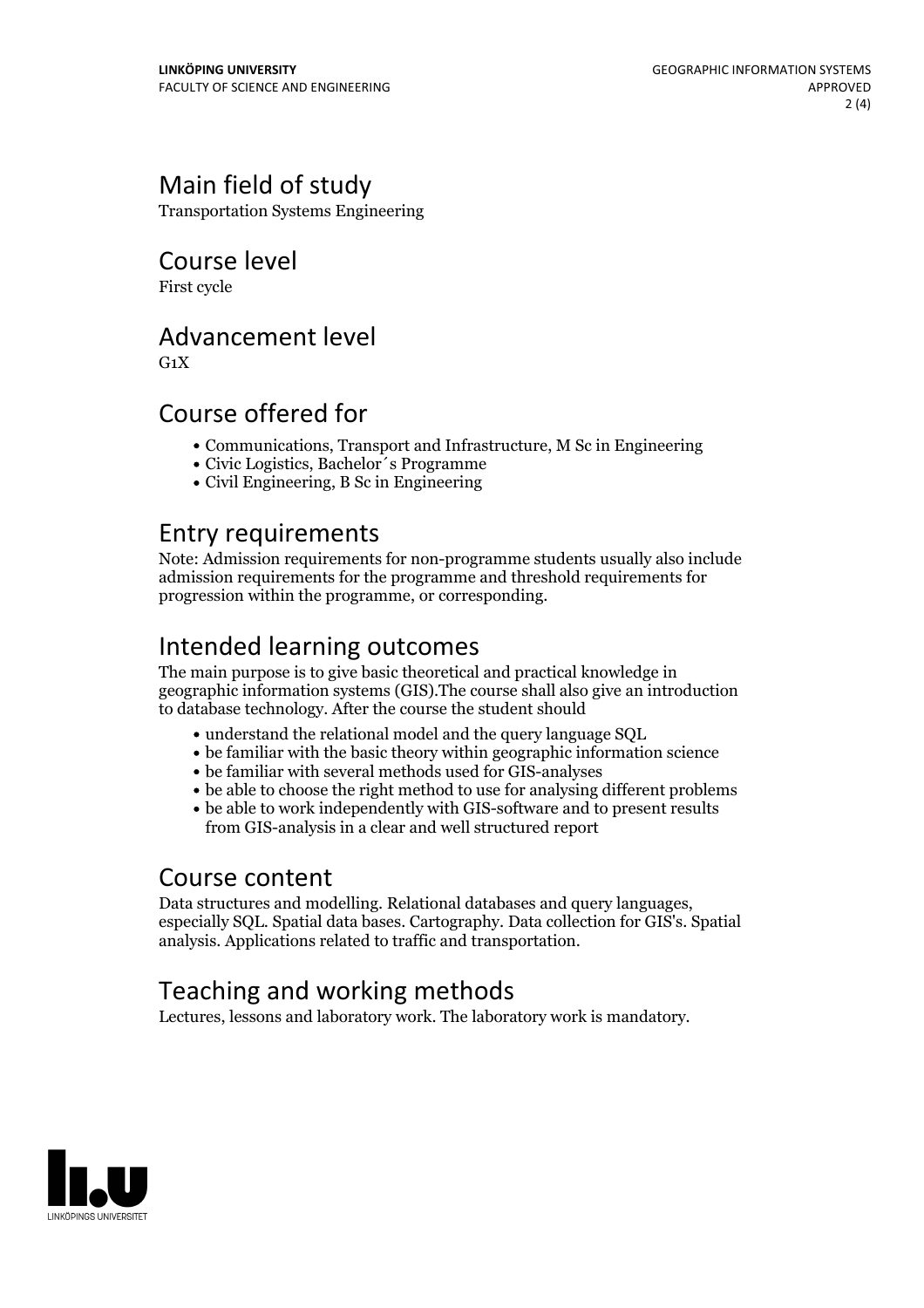## Examination

| TEN <sub>1</sub> | Written Examination | 3 credits | U, 3, 4, 5 |
|------------------|---------------------|-----------|------------|
| LAB <sub>1</sub> | Laboratory work     | 3 credits | U.G        |

## Grades

Four-grade scale, LiU, U, 3, 4, 5

## Other information

*Supplementary courses:* Positioning Systems

#### Department

Institutionen för teknik och naturvetenskap

## Director of Studies or equivalent

Erik Bergfeldt

#### Examiner

Carl Henrik Häll

## Course website and other links

<http://www.itn.liu.se/~carha/tnk046>

#### Education components

Preliminary scheduled hours: 52 h Recommended self-study hours: 108 h

## Course literature

#### **Additional literature**

**Books**

Harrie, Lars, (2013) *Geografisk informationsbehandling : teori, metoder och tillämpningar* ISBN: 9789144088778 Lund : Studentlitteratur, 2013